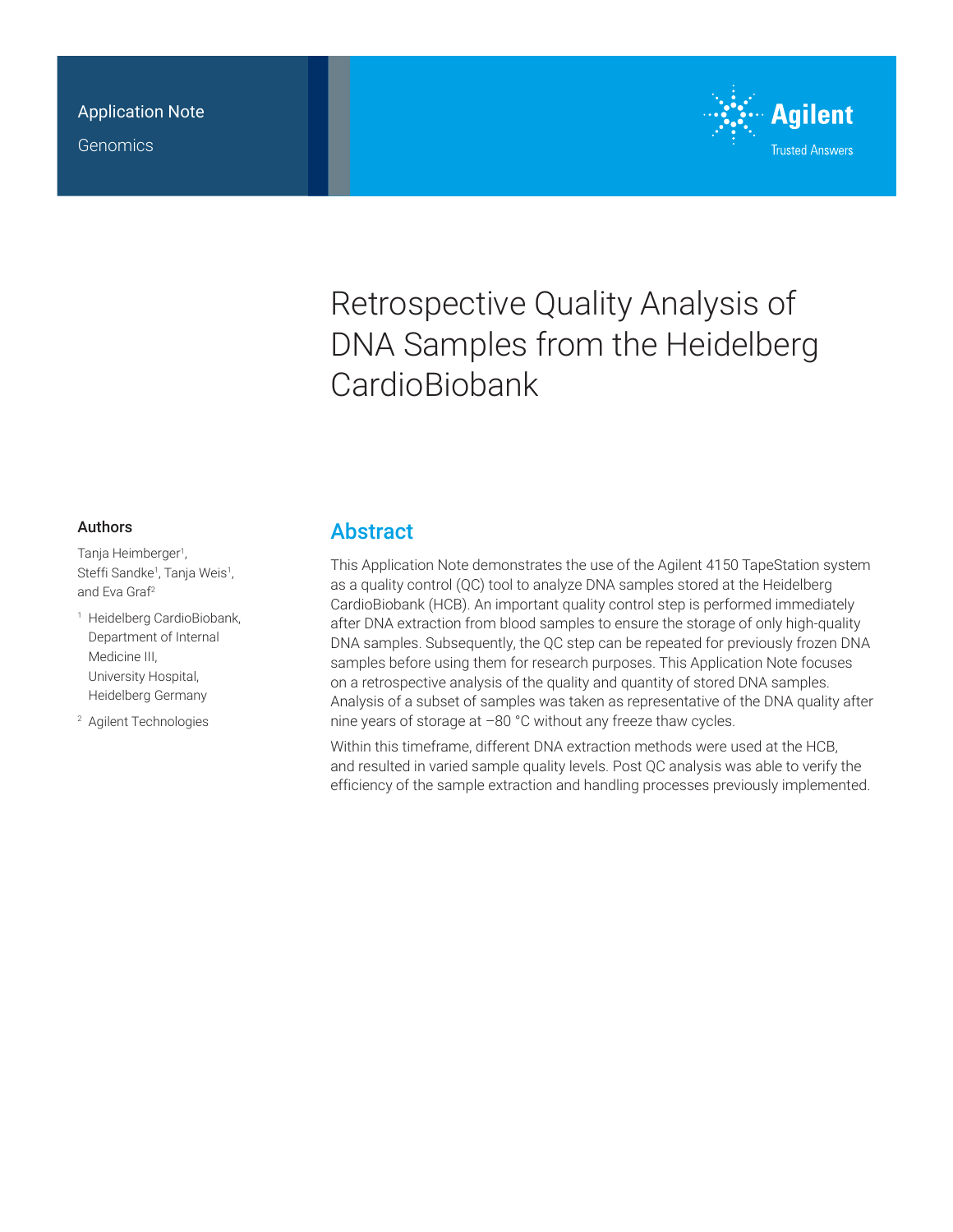# Introduction

The HCB is one of the largest biobanks in Germany, with a strong focus on Cardiovascular Diseases. It operates as a hospital-integrated biobank as well as a core biobank for several national and international clinical trials and research projects (Figure 1). The Biobank started with a cluster of standard –80 °C freezers in which biological samples (predominantly liquid samples) were stored in a study-specific way. Therefore, the collection of the biological samples was performed according to study‑specific guidelines. In 2014, the HCB was restructured to establish a large, fully automated –80 °C-storage system with a capacity of up to 1.2 million samples (custom-built by Liconic AG, Liechtenstein). To ensure that biosamples are "fit for purpose", we evaluated and optimized the

processing, logistics, and storage. It was then possible to develop and implement additional and specific standard operating processes (SOPs) for all pre-analytical processes to achieve the highest quality of samples, which is

mandatory for cutting-edge translational research (Figure 2). To investigate the impact of these processes in biobanks, we analyzed the quality and quantity of DNA samples from a series of randomly selected samples from the



entire workflow for sample collection, Figure 1. Scheme Heidelberg CardioBiobank (HCB).



Figure 2. Workflow of whole blood sample processes including DNA extraction. For all pre-analytical processes, SOPs were developed and time standards were set. The SOPs are related to the collection process of biological samples, its transportation, and, if applicable, the automated DNA extraction (Tecan/Promega Freedom EVO HSM workstation). The liquid samples are aliquoted automatically (Tecan Freedom EVO system) and stored in an automated –80 °C freezer system (customized Liconic STC store). Precise documentation of each processing step is done with the LIMS software CentraXX (Kairos) which records not only the sample data, but also the time stamps of each process.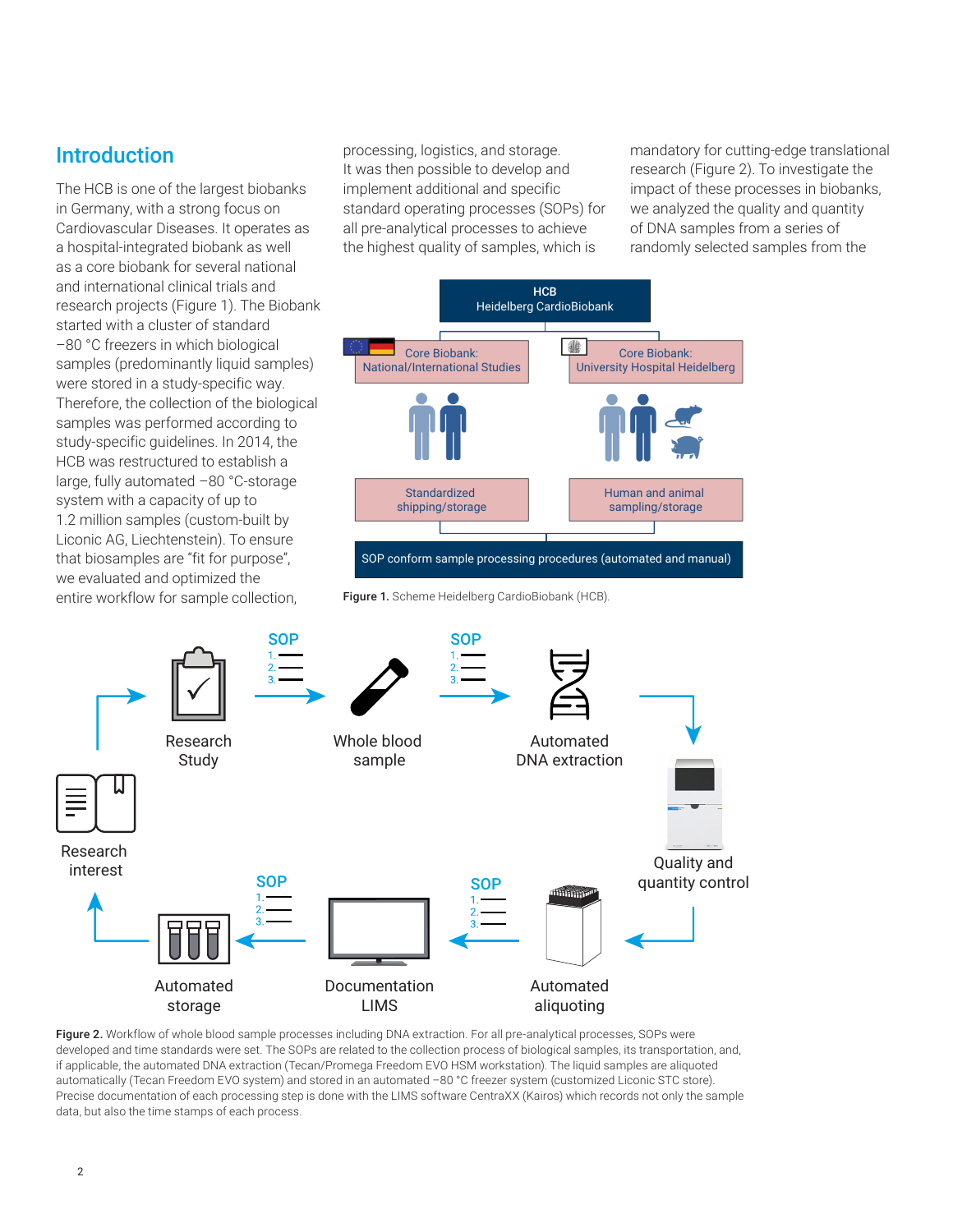nine consecutive years between 2010 and 2018 with other established quality management (QM) analysis tools. Additionally, the 4150 TapeStation system was evaluated as a QC tool for quantification and integrity assessment for genomic DNA by automated electrophoresis, and the results were compared.

# **Experimental**

### DNA extraction

For the analysis of long-term stored DNA, a random selection of 20 samples per year, from 2010 until 2018, was performed. Before 2015, the blood sampling processes were operated partly under slightly different conditions, for example, in some studies there was no time specification for storage of blood samples at 4 °C before DNA extraction. The following DNA extraction was performed manually with the NucleoSpin Blood XL column kit (Macherey-Nagel, Düren, Germany) using a silica membrane column system for the extraction of DNA from EDTA whole blood (volume 9 mL). As of 2015, the DNA extraction was executed by an automated extraction system (Tecan/Promega Freedom EVO HSM workstation, Tecan, Männedorf, Switzerland) using the ReliaPrep Large Volume HT gDNA Isolation system, which uses a resin bead based extraction technology. The EDTA whole blood samples (volume 9 mL) were stored at 4 °C until sample processing, with a maximum storage time of seven days before starting the automatic extraction of DNA samples. Due to the switch to automated hardware systems, it was also necessary to switch to labware (storage tubes for biological samples) optimized for the automated processes starting in 2014. To exclude possible effects of storage tubes on the quality of the stored samples, we analyzed Figure 3. Workflow of DNA quality and quantity analysis.

two groups of samples from the year 2014. Samples of group 1 from 2014 were stored in tubes from Micronic, and group 2 from 2014 represents samples stored in FluidX tubes. In parallel with the implementation of automated systems, improved SOPs were developed and implemented for all processes related to the handling, processing, and logistics of biological samples.

### DNA analysis

The selected DNA samples underwent an identical thawing procedure (18 hours at 4 °C) before an aliquot from each sample was taken for further processing. First, the sample concentration was measured by NanoDrop spectrophotometer (Thermo Fisher, Waltham, USA) to compare the value of the concentration with the measurement taken before freezing in 2010 to 2018. An additional measurement was performed with the Quantus fluorometer (Promega, Madison, USA), which is a fluorescence-based nucleic acid quantification method.

The results from Quantus were used to adjust the final concentration of the DNA samples to the quantitative range of the Agilent Genomic DNA ScreenTape assay of the 4150 TapeStation system (10 to 100 ng/µL). In general, the process was in concordance with the instruction manual. Therefore, all kit components were equilibrated at room temperature for 30 minutes. After dilution of the selected DNA, 10 μL genomic DNA sample buffer and 1 μL genomic DNA sample were carefully aliquoted, vortexed for 1 minute, spun down, and then loaded on the genomic DNA ScreenTape<sup>1</sup>. Typically, all available sample positions on 4150 TapeStation controller software were selected. The experiments were performed in triplicates, as displayed with the whole workflow in Figure 3. The Agilent TapeStation analysis software was used to evaluate the DNA sample concentration and the DNA integrity number (DIN).



#### **Samples**

- gDNA samples from Heidelberg CardioBiobank
- Storage at –80 °C since 2010–2018
- Manual versus automated DNA extraction (from 2015)
- Concentration measured by Nanodrop before freezing

#### **Procedure**

- Samples thawed over night at 4 °C
	- 20 µL aliquot was taken
- Concentration measured by Nanodrop and Quantus
- Concentration adjusted to 10–100 ng/µL



### Analysis

- Agilent 4150 TapeStation system
- Application of Agilent Genomic DNA Screen Tape assay
- Analyses of 20 samples per year from 2010–2018
- Three replicates per sample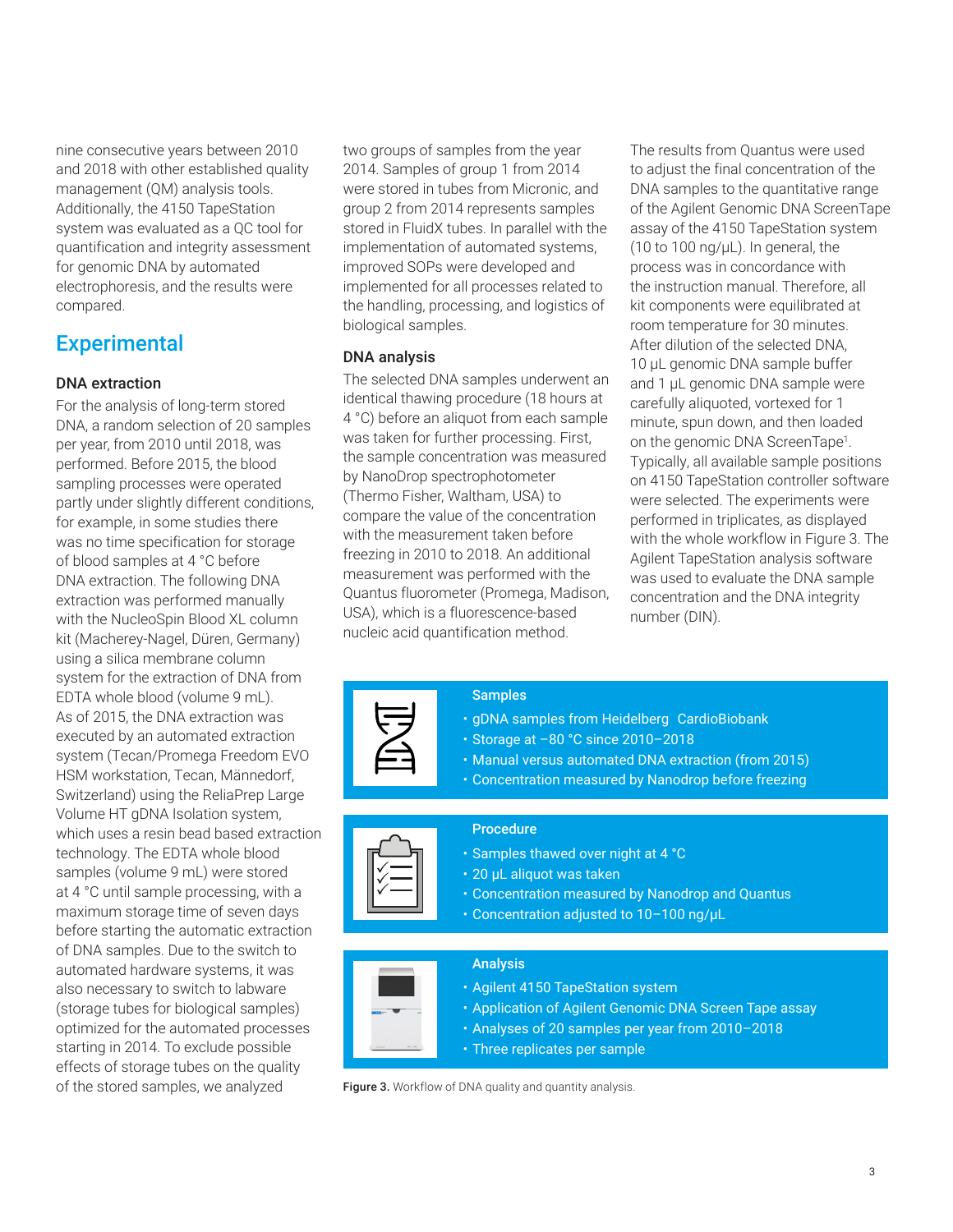# Results and Discussion

### **Quality**

The DIN algorithm is included in the TapeStation analysis software and provides a quality assessment of the DNA sample by assigning a numerical score from 1 to 10. A high DIN indicates intact gDNA, and a low DIN degraded gDNA<sup>2</sup> . The DNA analysis revealed that the tested DNA samples are of high and consistent quality (DIN >9) from 2014 to the present when automated processes and improved SOPs were in place. By contrast, samples collected before 2014 show higher variation of DNA integrity (Figure 4). Figure 5 shows the comparison of representative samples taken between 2010 and 2018 with the TapeStation gel view and electropherogram overlay. In 2014, the  $\frac{5-\frac{1}{2010}}{2010}$ 

type of storage tubes was changed due to the implementation of the automated storage and robotics handling systems and their respective requirements. Accordingly, two different sets of

samples (2014/1 and 2014/2) were analyzed. The change from the tube manufacturer Micronic to FluidX had no influence on the quality of the DNA samples.



Figure 4. Comparison of sample quality over a period of nine years. For each year, 20 DNA samples were analyzed with the Agilent Genomic DNA ScreenTape assay. In 2014, two groups were analyzed due to the change of labware.



Figure 5. Comparison of representative samples harvested between 2010 and 2018. The DNA sample 2014/1 represent tubes from Micronic and sample 2014/2 tubes from FluidX. The sample integrity increased after 2015, reflected by higher DIN values. A) TapeStation gel view B) Overlay of the electropherograms of 10 samples. Both views enable visual comparison of the sample integrity.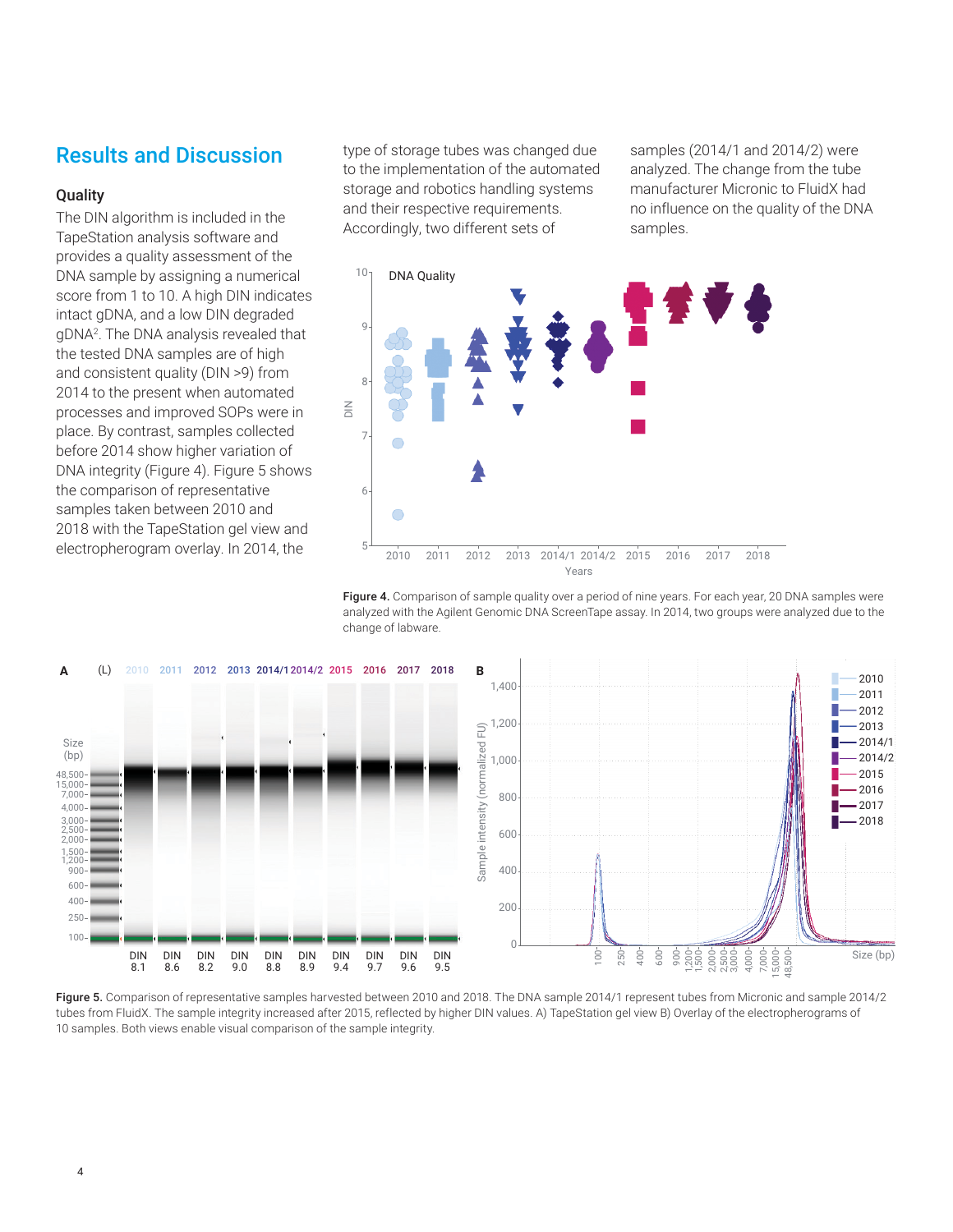### **Quantity**

The concentration of DNA was routinely measured by a NanoDrop spectrophotometer directly after DNA extraction at the HCB. DNA samples from the years 2010 to 2014 had been extracted manually (see material and methods) and obtained an average DNA concentration of approximately 120 ng/uL. The implementation of improved SOPs and the automated DNA extraction method in 2015 resulted in a significant increase of average DNA yield to about 300 ng/µL. In this study, after thawing the samples, the DNA quantification by NanoDrop was repeated. The storage at –80 °C did not lead to altered sample concentration independent of the storage time (Figure 6). The samples were also measured by Quantus, which fluorometrically evaluates the DNA quantity, as the TapeStation system uses a fluorescence-based approach to determine DNA concentration. All tested samples showed an equivalent DNA concentration on both systems (Figure 7).